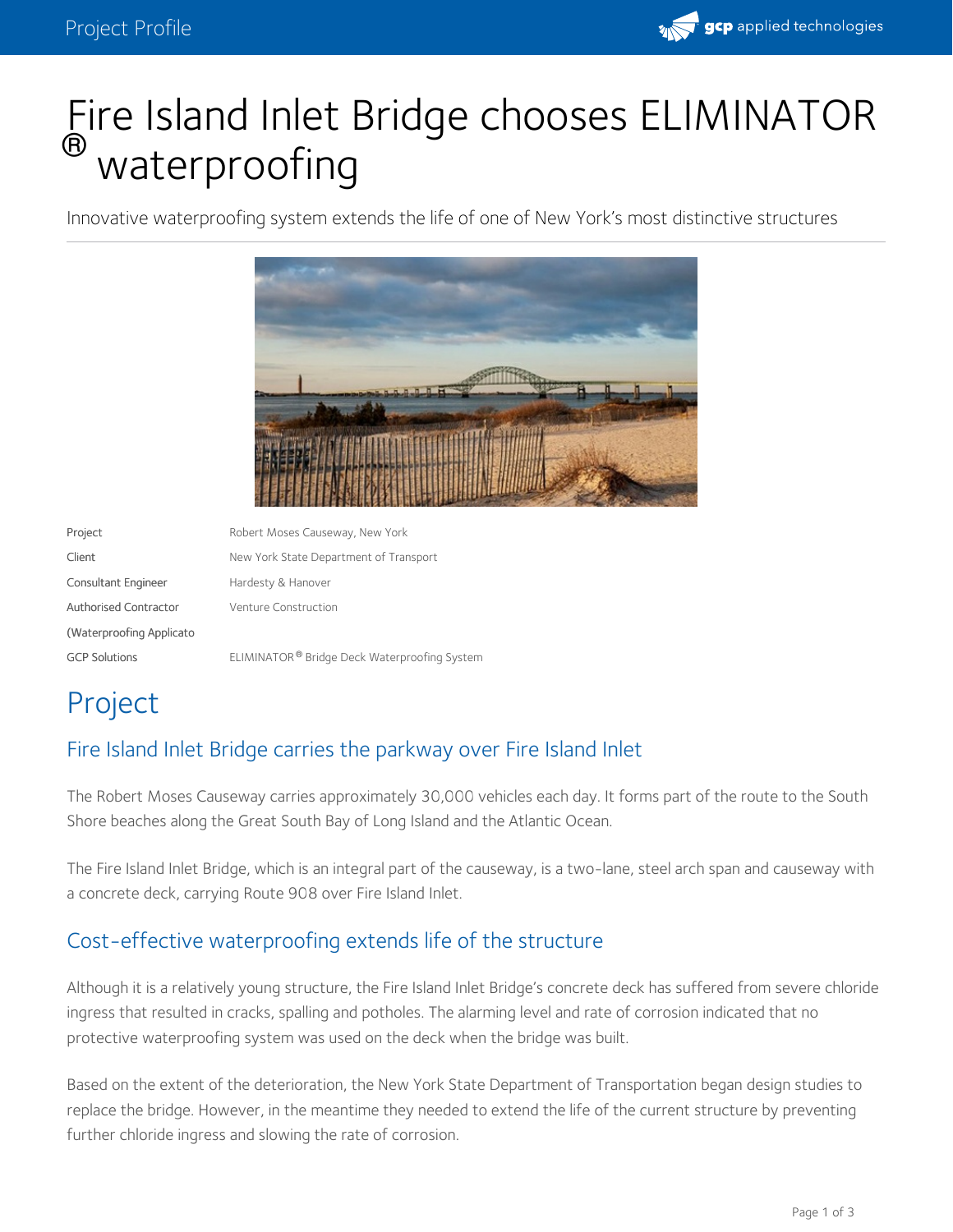

To achieve this, a complete refurbishment of the deck was required. The design engineers on the project, Hardesty & Hanover, specified waterproofing products from Stirling Lloyd (now GCP Applied Technologies), including ELIMINATOR **®** bridge deck waterproofing membrane, in conjunction with a 19mm microsurfacing overlay. This combination would not only extend the life of the structure, but milling off 19mm of the concrete surfacing and replacing it with the same depth of microsurfacing would ensure a match with existing joint elevations.

More importantly, the specified system could be applied rapidly to minimise disruption to traffic.